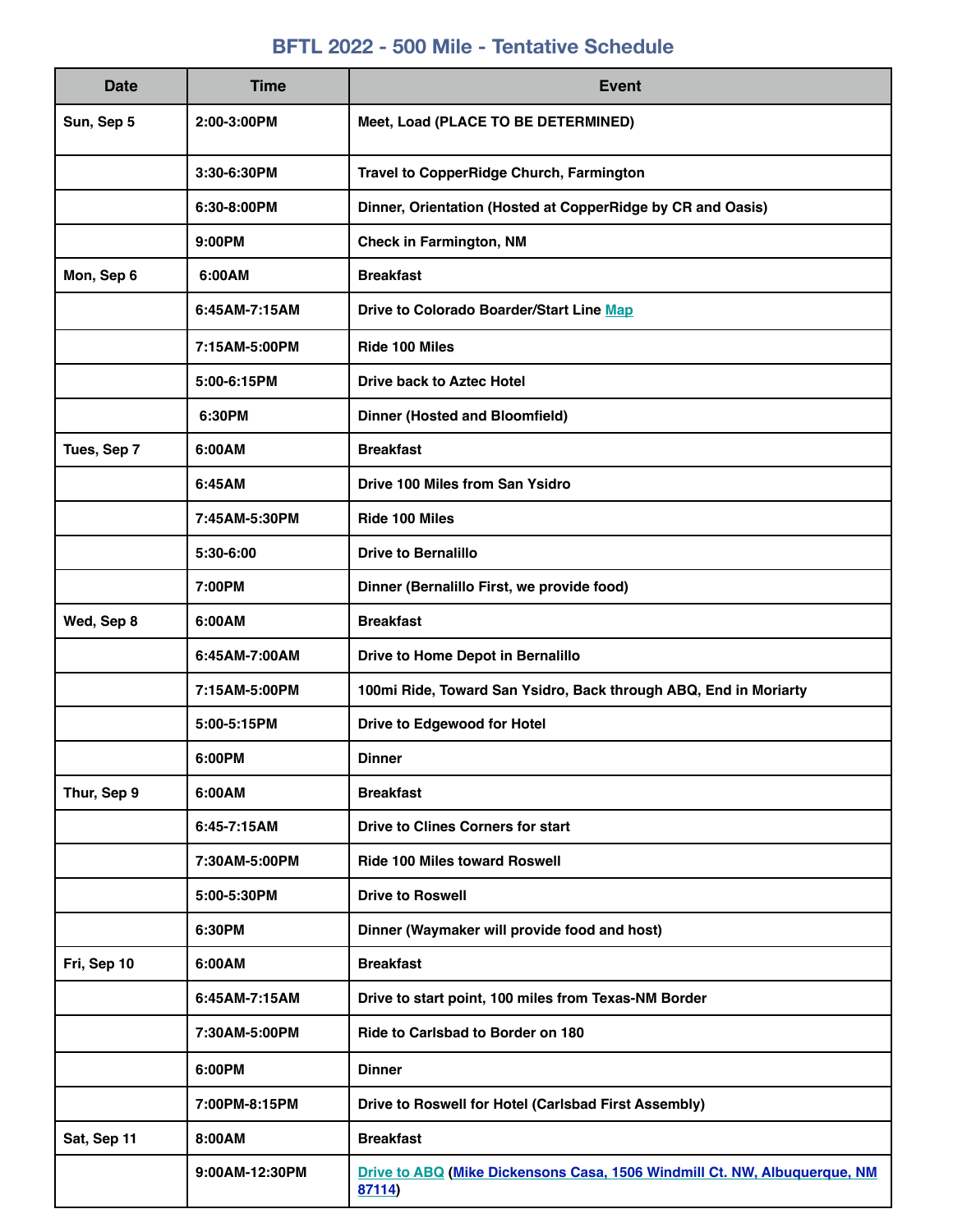#### **On Bike:**

- □ Leg and arm Sleeves
- □ Extremely warm, rain resistant but thin jacket for riding in cold or rain
- □ Undershirts (tank style) for riding (if the weather is cold)
- □ Form fitting workout pants (if it is really cold you will want these over your leg sleeves)
- □ Chamois butter
- □ Socks (bring a few extra)
- □ Riding gloves (Regular and thinker or long-finger gloves for cold weather)
- □ Additional warm gloves to wear over riding gloves for rain or extreme cold
- □ Sun screen
- □ Riding sun glasses
- □ Helmet (hotel shower caps make great helmet cover if it rains)
- □ Any favorite mix, protein, nano vapor, 5-hour energy or snacks you prefer
- □ Riding shoes
- □ Riding shoe covers (for cold and rain)
- □ Jersey/Bibs for at least 3 days of riding for 5-day riders.
- □ Water bottles and Camelback if you use one.
- □ One extra tube to be carried on your bike. If you have an unusual size of tire, bring enough to be selfsustained. If you use a standard road tire, BFTL will have a supply of extra tubes.
- □ CO2 and inflator or mini pump. (BFTL will provide extra CO2 threaded cartridges)
- □ Mobile device charger

#### **Off Bike:**

- □ Hoodie/Jacket
- □ Undergarments
- □ A couple of t-shirts for the evenings
- □ Comfortable shorts/pants for evenings
- □ Toiletries
- □ Swim suite for the hot tub
- □ Foam roller/Tennis ball to roll out knots in your back and neck and bottom of your feet
- □ Any chain oil/lube you prefer to use
- □ Phone and device charge cords
- □ Small power strip to make charging multiple devices easy
- □ Comfortable shoes or flip flops
- □ Ziplock bags (to put your phone in if it rains and/or for drink mix while you ride)
- □ Vitamins
- □ Ibuprofen/Tylenol (an entire bottle)
- □ Ear plugs (in case your roommate snores)
- □ Leg roller or Thera-Cane ([www.theracane.com\)](http://www.theracane.com/) to push the lactic acid out of your legs

### **To do / Tips for the ride**

- □ Watch for debris on the road and call it out to the group
- □ Don't run over pieces of tires, the wire in the radial tires will cause flats
- □ Caution: Sand on the road can pile up. Try to avoid it without slamming on your brakes or swerving. If you can not avoid it, very gently apply brake and hold front wheel straight.
- □ Caution: Rumble strips and cracks in the road will grab a skinny road bike tire
- □ Be aware of other riders
- □ Riders will display a wide range of speeds. Team BFTL will complete each day more quickly as we ride together.
- □ Try to take care of bike adjustments or maintenance after the ride rather than the next morning so we can get on the road faster (no need to do a chain cleaning every morning)
- □ If your chain is squeak, put some lube on it, it will drive other riders crazy
- □ Eat and drink & then do it all again, you will be expending a lot of calories. Don't wait until you are hungry or thirsty to eat and drink.
- □ Chamois butter is your friend. Yes, it is appropriate to apply chamois butter and each a sandwich with the same hand. Whatever it takes to survive!
- □ Don't take too long of breaks, it will be hard to get back on bike (stretches at stops will help)